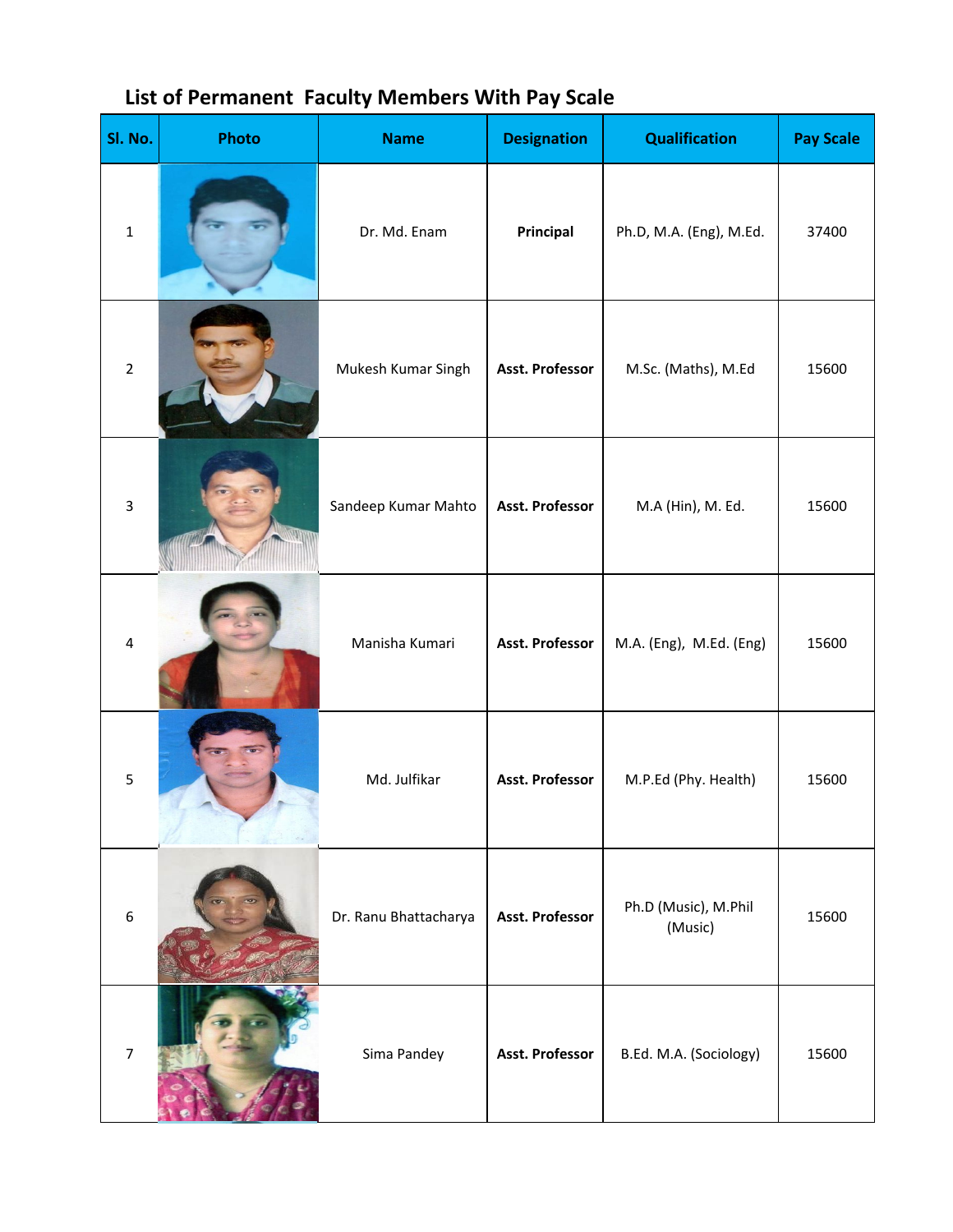| Sl. No. | Photo | <b>Name</b>           | <b>Designation</b> | <b>Qualification</b>                 | <b>Pay Scale</b> |
|---------|-------|-----------------------|--------------------|--------------------------------------|------------------|
| 8       |       | Samapan Mondal        | Asst. Professor    | B.F.A, M.F.A                         | 15600            |
| 9       |       | Md. Mustaque          | Asst. Professor    | M.Sc. (Zoology), M.Ed                | 15600            |
| 10      |       | Md. Sanaul Haque      | Asst. Professor    | M.A. (Education), B.Ed.              | 15600            |
| 11      |       | Satyajeet Mondal      | Asst. Professor    | M.Sc. (Phy), M.Ed                    | 15600            |
| 12      |       | Madan Kumar           | Asst. Professor    | M.Com. M.Ed.                         | 15600            |
| 13      |       | Akhilesh Kumar Pandey | Asst. Professor    | M.A. (Education), B.Ed.              | 15600            |
| 14      |       | Kaushlendra Pathak    | Asst. Professor    | M.A. (Education), B.Ed.<br>NET (Edu) | 15600            |

## **List of Permanent Faculty Members With Pay Scale**